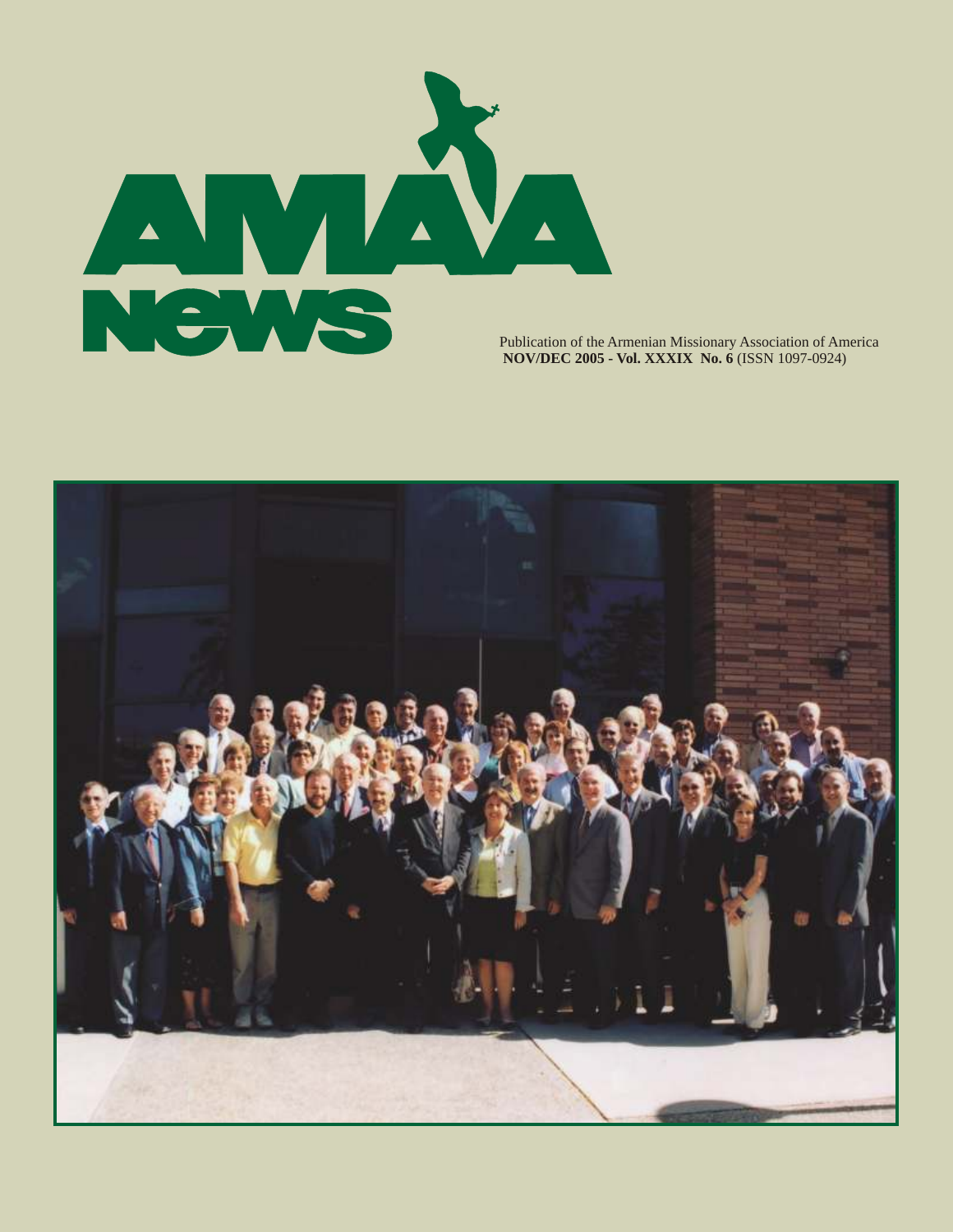## **E D I T O R I A L M E S S A G E**

# **A Christmas Present**

#### **Andrew Torigian**



**AMAA NEWS** is a publication of the Armenian Missionary Association of America, 31 West Century Road, Paramus, NJ 07652. Tel. (201) 265-2607; Fax (201) 265-6015 E-Mail: amaa@amaa.org; Website: www.amaa.org The AMAA is a Tax Exempt, not for profit organization under IRS Code Section 501(c)(3)

> Andrew Torigian, Executive Director Dikran Youmshakian, Field Director Al DePaola Jr. Operations Director

#### **OFFICERS**

H. Steven Aharonian, M.D. President John Cherkezian, Vice President Peter Kougasian, Esq., Vice President Harry Dulgarian, Recording Secretary Gary Phillips, Esq. Recording Secretary Eileen Chopourian Stephey, Ph.D. Recording Secretary Aram R. Minnetian, Treasurer David Hekemian, Assistant Treasurer

#### **EDITORIAL BOARD**

Andrew Torigian, Editor Louisa Janbazian, Associate Editor, Layout & Design Dikran Youmshakian & Al DePaola Advisors

#### **CHANGE OF ADDRESS**

In order to keep our mailing list up to date, please send all corrections, along with the old address to: AMAA NEWS, 31 W. Century Rd., Paramus, NJ 07652 E-mail: amaanews@amaa.org

**PRINTING** Printsolutions, Englewood, NJ (201) 567-9622

**COVER PICTURE** AMAA Annual Meeting - October 15, 2005 Fresno, CA

*"But the angel said to them, 'Do not be afraid; for see – I am bringing you good news of great joy for all the people'."* (Luke 2:10)

**O**n Christmas day God gave us the greatest gift of all: His only begotten son and our Lord and Savior Jesus Christ. What can we do in return? What Christmas present can we give to God through His Son Jesus?

**In John 17:24 Jesus said, "Father, I desire that those also, whom you have given me, may be with me where I am, to see my glory, which you have given me because you loved me before the foundation of the world."**

In other words, for His Christmas present the Son of God wants us to be with Him. When our loved ones ask us what *we* want for Christmas, most of us have given the polite response, "Just being with you is the best present." However, in Christ's case, it is proven by scripture that this is the most important gift to Him. Remember that Jesus is the Christ and Christ Jesus died to be our Savior so we can be with Him. What more could He have done to prove that just being with us is the best present we could give Him?

Hard to imagine He could love us *that* much? He loves us more than you could ever fathom. **In John 17:23 Jesus said, "….May they be brought to complete unity to let the world know that you sent me and have loved them even as you have loved me."** There you have it. We are loved by God just as God loves Christ. Can you imagine love like that from our heavenly Father? It is true; it is in scripture and He is talking about all of us! If it were not true, why would Christ leave His heavenly throne suffer and die as He did to redeem us? It could *only* be because of His love for us.

What is our gift to Him in return? It is to turn to Him and accept that great gift He provided for us. He is the only way to salvation. He is the one to show us the way and deliver us from our sins. **"If my people, who are called by my name, will humble themselves and pray, and seek my face and turn from their wicked ways, then will I hear from heaven and will forgive their sin and will heal their land." (2 Chronicles 7:14).** Then, we also take on His burden for others. This is why missions outreach is critical to us and your support makes it possible.

Jesus Christ came into the world to save sinners. He came to call sinners to repentance and later died for our sins.

Christmas brings us a message. A message of hope and joy. Nothing that is precious to you need ever be lost and what is undesirable in your life can be changed. The power of change comes to us from God, we merely have to use it.

Քրիստոս ծնաւ եւ յայտնեցաւ ձեզի, մեզի Մեծ Աւետիս։ *"Krisdos dzenav yev haidnetzav, tzezi, mezi Medz Avedis."* **(Christ is born and is revealed, good tidings to you and to us).**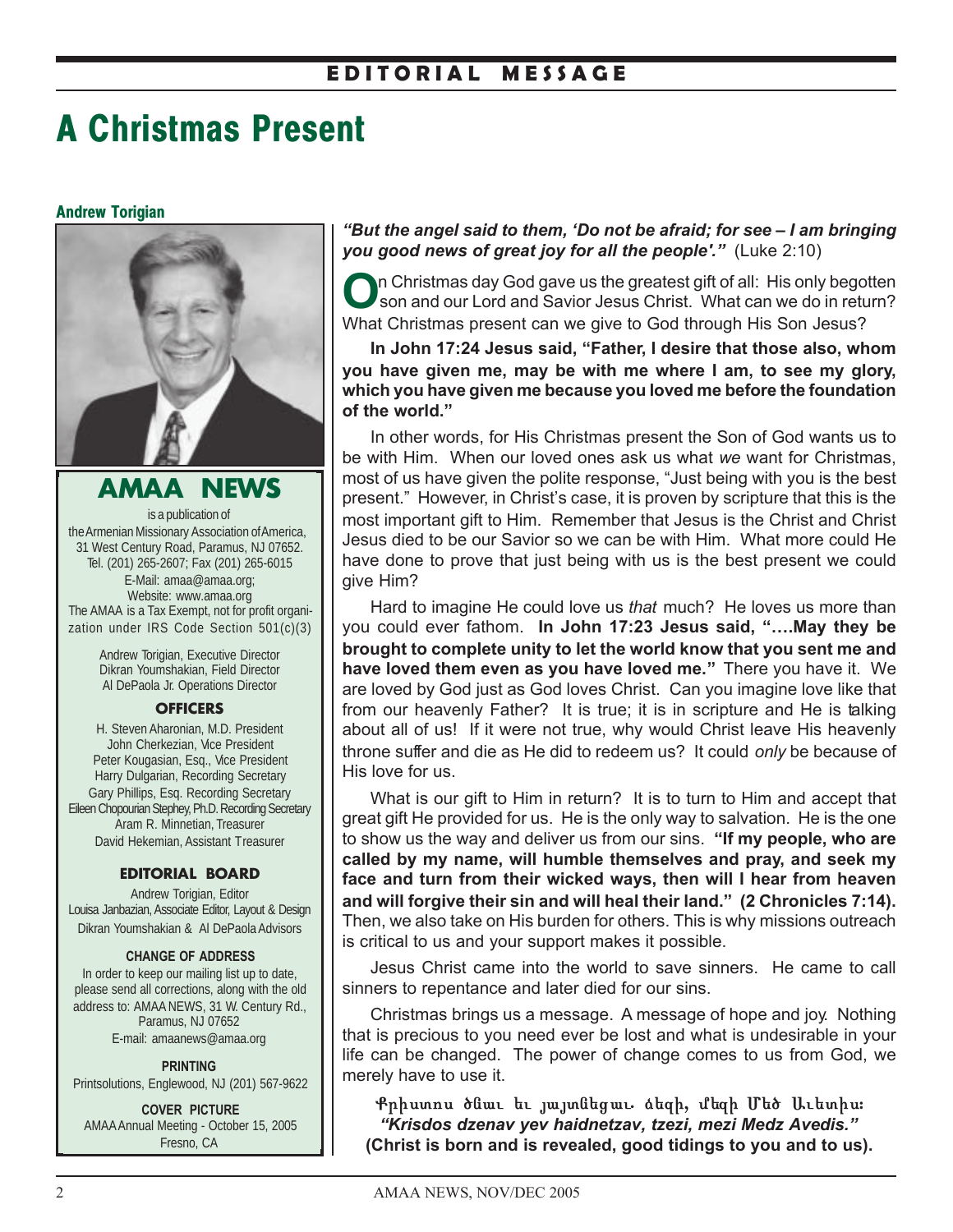# **86th Annual Meeting of the AMAA**

**O**ver 100 delegates, members and friends from around the world gathered in Fresno, CA during October 14-16, 2005 to participate in AMAA's 86th Annual Meeting and related activities. This year's events coincided with the 1600th Anniversary of the Armenian Alphabet.

The Annual Meeting this year was hosted by our two Armenian Evangelical churches in Fresno – The First Armenian Presbyterian Church and the Pilgrim Armenian Congregational Church.

Many of the delegates were in Fresno ahead of time participating in the Board of Directors Meeting of the Armenian Evangelical Union of North America (AEUNA) and the meeting of the Armenian Evangelical World Council.

On Friday afternoon, a special seminar was dedicated to the Anniversary of the Armenian Alphabet, with Rev. Dr. Manuel Jinbachian presenting an interesting topic on the translation of the Armenian Bible.

The Board of Directors of the Armenian Missionary Association of America (AMAA) met on Friday, October 14, 2005 at 7:00 p.m. to consider various items on the agenda, review the activities of the Association and plan for the future. The Annual Meeting was held on Saturday, October 15, 2005 at the Pilgrim Armenian Congregational Church. The President of the Association, Dr. Hrair Aharonian, called the meeting to order. Delegates from Armenia, Canada, France, Lebanon, Syria and the United States were present. Reports from various committees, chapters, missions committees, affiliate organizations and instrumentalities were received with appreciation. The auditors presented the audited financial reports and the treasurer presented the budget for fiscal 2005- 2006. Keeping up with the challenges, the Board had approved a budget of \$5.7 million dollars to support over 140 religious, educational and relief projects around the world.

During the meeting the names of those who were elected to the AMAA Board Class of 2008 were announced as follows:



*AMAA 86th Annual Meeting*



*Installation of the newly elected AMAA Board members and officers*

- 1. Harry Balukjian
- 2. John Cherkezian
- 3.Nurhan Helvacian, Ph. D.
- 4.Robert Messerlian
- 5.JeanMarie Papelian, Esq.
- 6.Alan Philibosian, Esq.
- 7.Gary Phillips, Esq.
- 8.Fred Simonian
- 9.Rev. Dr. Vahan Tootikian

Elections were through ballots sent earlier via mail to active members.

The delegates at the Annual Meeting elected four new members to the Nominating Committee as follows:

- 1. Nazareth Darakjian, M.D.
- 2.Peter Kougasian, Esq.
- 3.Rev. Mgrdich Melkonian
- 4.Rosette Tootikian

Mr. Michael Matossian, CPA, was elected independent auditor for the next fiscal year.

The highlight of the activities was the banquet that was held on Saturday evening at the First Armenian Presbyterian Church. Two hundred guests were present. The Master of Ceremonies was Gary Phillips, Esq. and the keynote speaker was George Phillips, Esq. both of Los Angeles, CA. Mr. Phillips' inspirational message was dedicated to the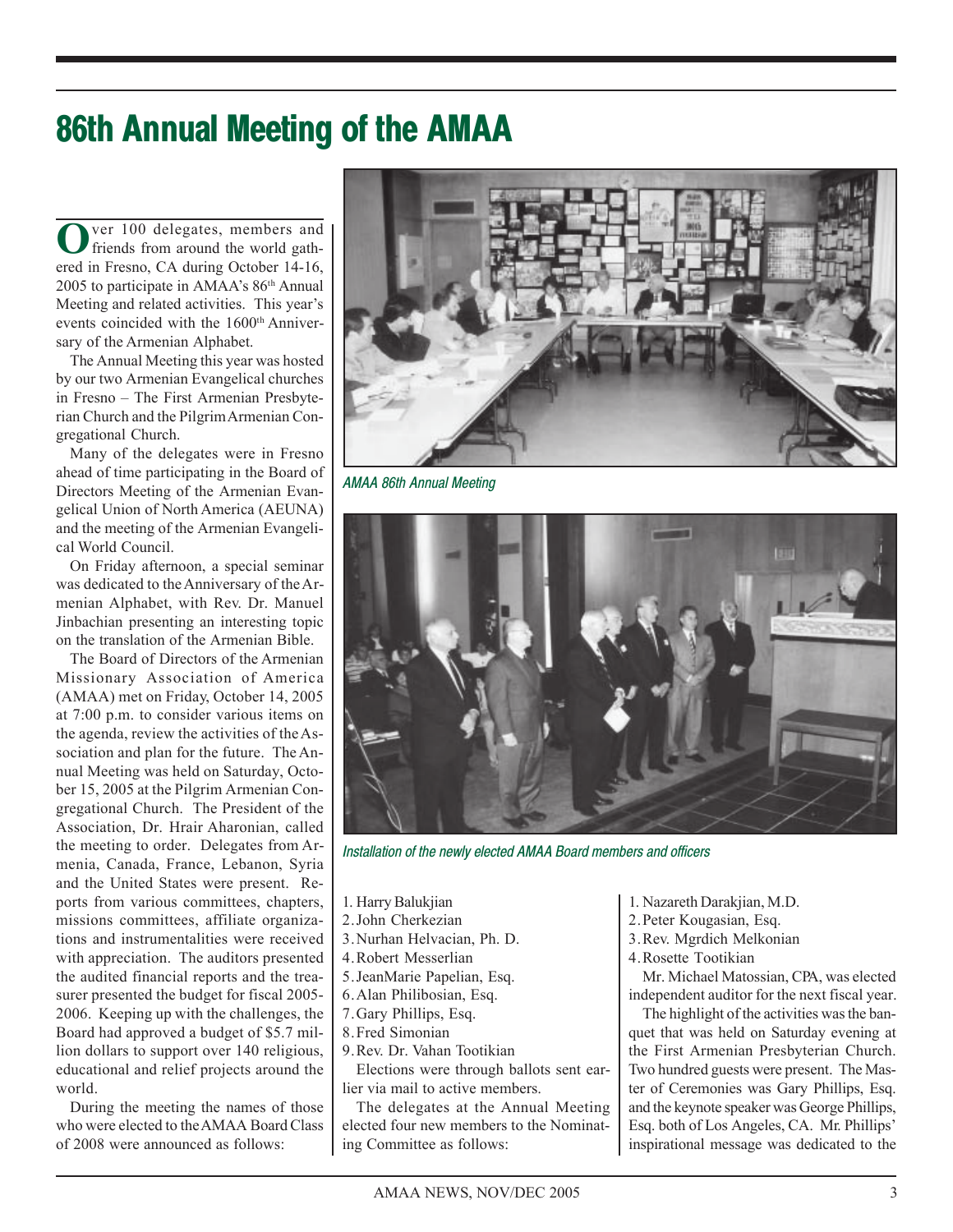### **A M A A 8 6 t h A N N U A L M E E T I N G**

Armenian Alphabet and the Evangelical Awakening.

Those present at the banquet paid tribute to four families and one individual for their genuine love for the Lord's work and their faithful support of the AMAA. Those honored were:

1.Mr. Krikor and Mrs. Katherine Bedrosian

2.Mr. Ernest and Mrs. Carlotta Bedrosian

3.Mr. Kenneth and Mrs. Jane Bedrosian

4.Mrs. Belle Ashodian

5.Mr. Albert and Mrs. Annabelle Darakjian The Musical Program at the banquet was provided by the Mazmanians of San Francisco.

Sunday, October 16 was dedicated to worship service and praise to the Lord for making all these activities possible and for the vision and mission of the AMAA. At the Pilgrim Armenian Congregational Church, where most of the delegates gathered, Rev. Ara Guekguezian (of Fresno, host Pastor) and Rev. Gilbert Leonian (of France) gave inspirational sermons. AMAA Executive Director Andrew Torigian lead a Service of Remembrance for those members and friends of the Assosciation who went to join the heavenly audience. During the Worship Service, the newly elected Board Members and the officers of the Association were installed.

A worship service was also held at the First Armenian Presbyterian Church of Fresno with Mr. Peter Kougasian (of New York) and Rev. Joe Matossian (of Los Angeles) giving the sermons.

The 86th Annual Meeting and the related activities were a great occasion to thank God for His love and care, to express gratitude to those who support the AMAA and an opportunity to review, renew and plan future activities all in the name of our Lord Jesus Christ.G



*Rev. Rene Leonian, AMAA Armenia Representative, paying tribute to the Bedrosians (l to r) Jane & Kenneth Bedrosian, Krikor & Katherine Bedrosian and Carlotta and Ernest Bedrosian*



*Andy Torigian paying tribute to Belle Ashodian*



*Dikran Youmshakian presenting an Armenian Alphabet rug to George Phillips, Esq.*



*Albert & Annabelle Darakjian*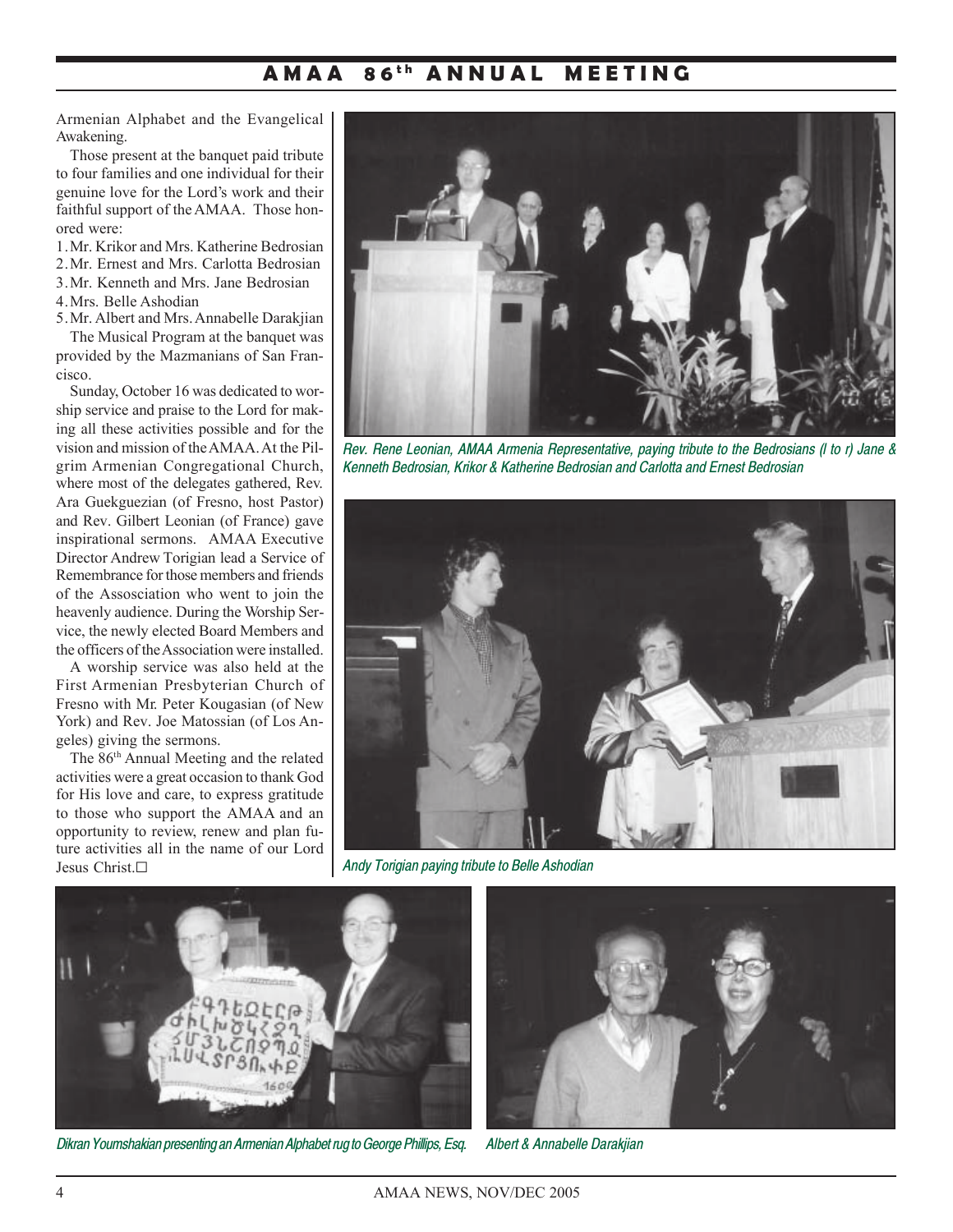# **AMAA Board Re-elects Dr. Steven H. Aharonian President for a Second Term**

**T**he Board of Directors of the Armenian Missionary Association of America (AMAA), at their meeting on December 10, 2005, unanimously re-elected their President, Dr. Steven H. Aharonian of Northridge, CA for a second term. Dr. Aharonian's effective service to and capable leadership of the Association were recognized. Both vice presidents, namely John Cherkezian of Englewood, NJ and Peter Kougasian, Esq. of Pelham Manor, NY, were likewise re-elected for another term. Other elected officers of the AMAA were Aram Robert Minnetian of Park Ridge, NJ, Treasurer; David Hekemian of New York, NY, Assistant Treasurer; Harry Dulgarian of Belmont, MA and Gary Phillips Esq. of Los Angeles CA, Co-Recording Secretaries.

The AMAA is blessed to have a host of devoted and capable leaders serving the organization and the Lord with great enthusiasm and devotion. We thank God for these leaders and for all those who serve through their involvement in the Board or various committees.





# **A Christmas Lesson A Christmas by Tom Krause**



"Is there a purpose? Why are we here?" A little boy asked as the yuletide drew near." I really do hope that someday I will know the reason we stand out here in the snow, ringing this bell as people walk by, while thousands of snowflakes descend from the sky.

"The mother just smiled at her shivering son who would rather be playing and having some fun but soon would discover before evening was done the meaning of Christmas the very first one.

The young boy exclaimed, "Mother where does it go?" "All the pennies we collect - every year in the snow." "Why do we do it? Why do we care?" "We worked for these pennies, so why should we share?"

"Because once a baby - so meek and so mild was born in a manger - so humble the child the son of a King - was born in this way to give us the message He carried that day.

"The present God gave the world on that night, was the gift of his son to make everything right. Why did he do it? Why did he care? To teach about loving and how we should share."

"The meaning of Christmas, you see my dear son, is not about presents or just having fun but the gift of a father - his own precious Son so the world would be saved when his work was all done"

Now the little boy smiled - with a tear in his eye as snowflakes kept falling from out of the sky rang louder the bell as the people walked by while down deep in his heart at last he knew why.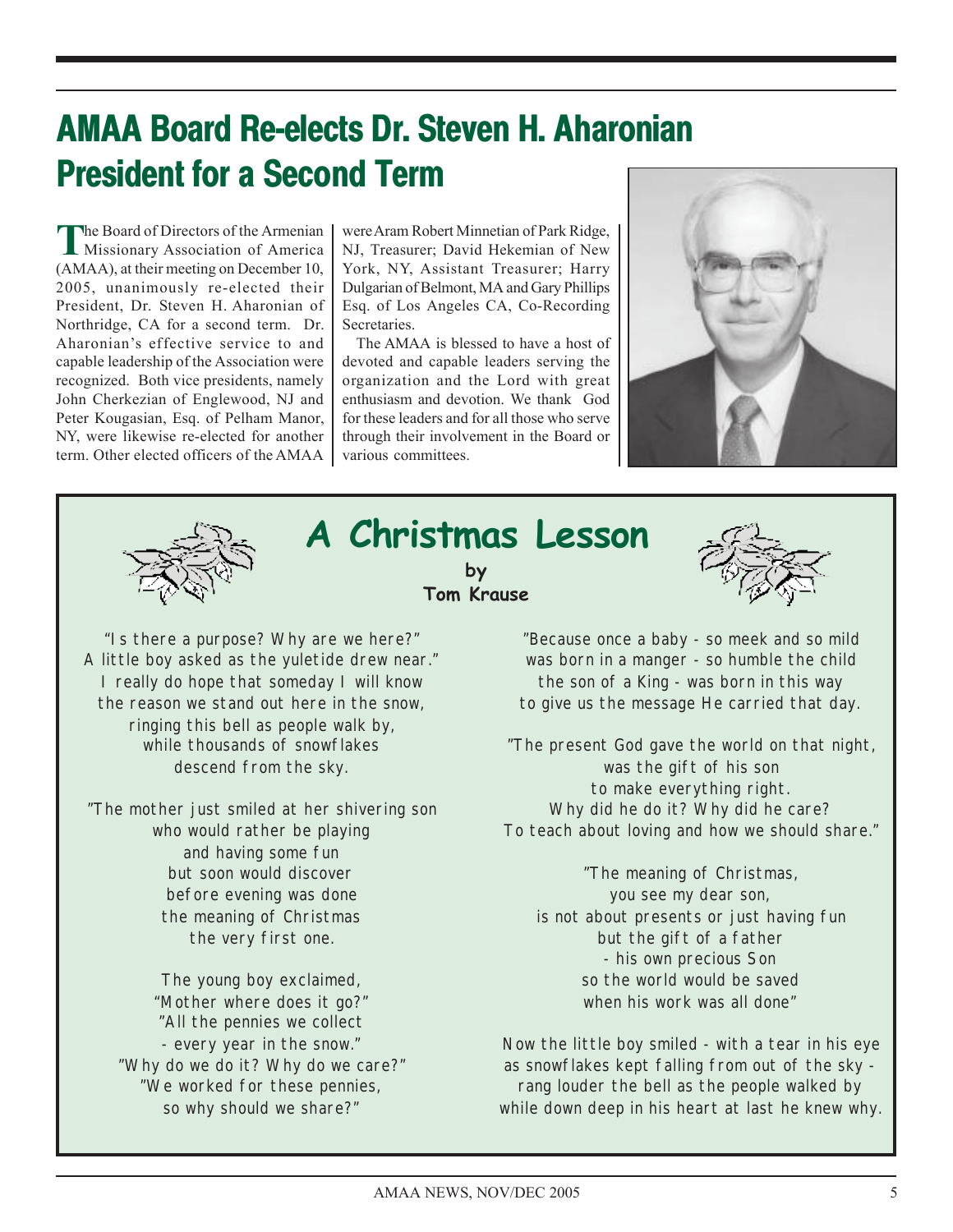# **Armenian Evangelical World Council Meets in Fresno**

### **Rev. Dr. Vahan H. Tootikian**

**T**he 2005 annual meeting of the Arme nian Evangelical World Council (AEWC) was held in Fresno, California, on October 13th and 14th. The meeting had two sessions; the first was hosted by the First Armenian Presbyterian Church on October 13, from 7:00 to 10:00 p.m., and the second was held at Pilgrim Armenian Congregational Church, on October 14, from 9:00 a.m. to 1:00 p.m.

Reports were presented by the following representatives of the seven constituent Church Unions and organizations: The Rev. René Léonian of the Evangelical Church of Armenia and Eurasia; The Reverends Bernard Guekguezian and Joseph Matossian of the Armenian Evangelical Union of North America; The Reverends Joel Mikaelian and Gilbert Leonian of the Armenian Evangelical Union of France; The Reverends Megerdich Karagoezian and Haroutune Selimian of the Union of Armenian Evangelical Churches in the Near East (AECNE); Dr. Steven H. Aharonian and Mr. Andrew Torigian of the Armenian Missionary Association of America (AMAA); Mrs. Joyce Philibosian-Stein of Stephen Philibosian Foundation (SPF), and Rev. Dr. Vahan H. Tootikian, the Executive Director of the Armenian Evangelical World Council (AEWC).

Although Treasurer Albert Momjian, Esq. was unable to attend the meeting, he had mailed in advance AEWC's financial report, which was accepted with thanks.

The meeting reviewed, evaluated and acted upon some items of old and ongoing business. It registered with appreciation all activities and observances of the 90<sup>th</sup> Anniversary of the Armenian Genocide during the current year, particularly the assignment entrusted to the President and Executive Director relative to the Armenian Cause; the publication of Rev. Dr. Vahan H. Tootikian's latest book on behalf of AEWC entitled **Pioneer Armenian Evangelical Clergymen and Their Successors From 1880 to 1950;** the Executive Director's services, on behalf of the Council, in the realm of the Armenian Evangelical Library and Archives; the recommen-



*Seated (l to r) Rev. Dr. Vahan H. Tootikian, Rev. Joel Mikaelian, Mrs. Joyce Philibosian Stein, Rev. Bernard Guekguezian. Standing (l to r) Rev. Haroutune Selimian, Rev. Megerdich Karagoezian, Rev. Dr. René Léonian, Mr. Andrew Torigian, Dr. H. Steven Aharonian, Rev. Gilbert Léonian, and Rev. Joseph Matossian. (Missing from the picture) Mr. Albert Momjian, Esq.*

dation of AMAA Board to add to its Bylaws a clause to include the name of AEWC's Executive Director as Ex-officio member, and a progress report on the recruitment of pastoral candidates.

Under new business, the following items were discussed and acted upon:

**1. The Outreach Ministry of the Armenian Evangelical Fellowship of Europe** to the unchurched Armenians in Europe, particularly in such countries as Germany; the Netherlands, and some eastern European countries.

**2. Possible Relocation of the Armenian Evangelical Library and Archives,** presently housed at the former headquarters of AMAA (140 Forest Ave., Paramus, NJ).

**3. Evangelism in Armenia and Diaspora.** Evangelism, being the privilege and the duty of the Armenian Evangelical Church (AEC), should continue to be its first priority, ever mindful of Christ's "Great Commission."

**4. An Armenian Evangelical Encyclopedia**. The proposal of the publication of an Armenian Evangelical Encyclopedia in the Armenian language had been discussed in years past; the issue was further discussed and valuable suggestions were made.

**5. Relocating the office of the Executive Director**. In view of the fact that the Executive Director has retired from active parish ministry, he proposed that his office be relocated to his residence and the necessary arrangements be made.

**6. Strengthening the sense of National Identity and Cultural Heritage of Some Diasporan Armenian Evangelical churches**.

**7. Proclaiming the year 2006 a Jubilee year**, being the 160<sup>th</sup> Anniversary of the founding of the Armenian church, Jubilee Year.

**8. To extend the Council's appreciation to both First Armenian Presbyterian and Pilgrim Armenian Congregational Churches for playing host to the meetings of AEWC.** G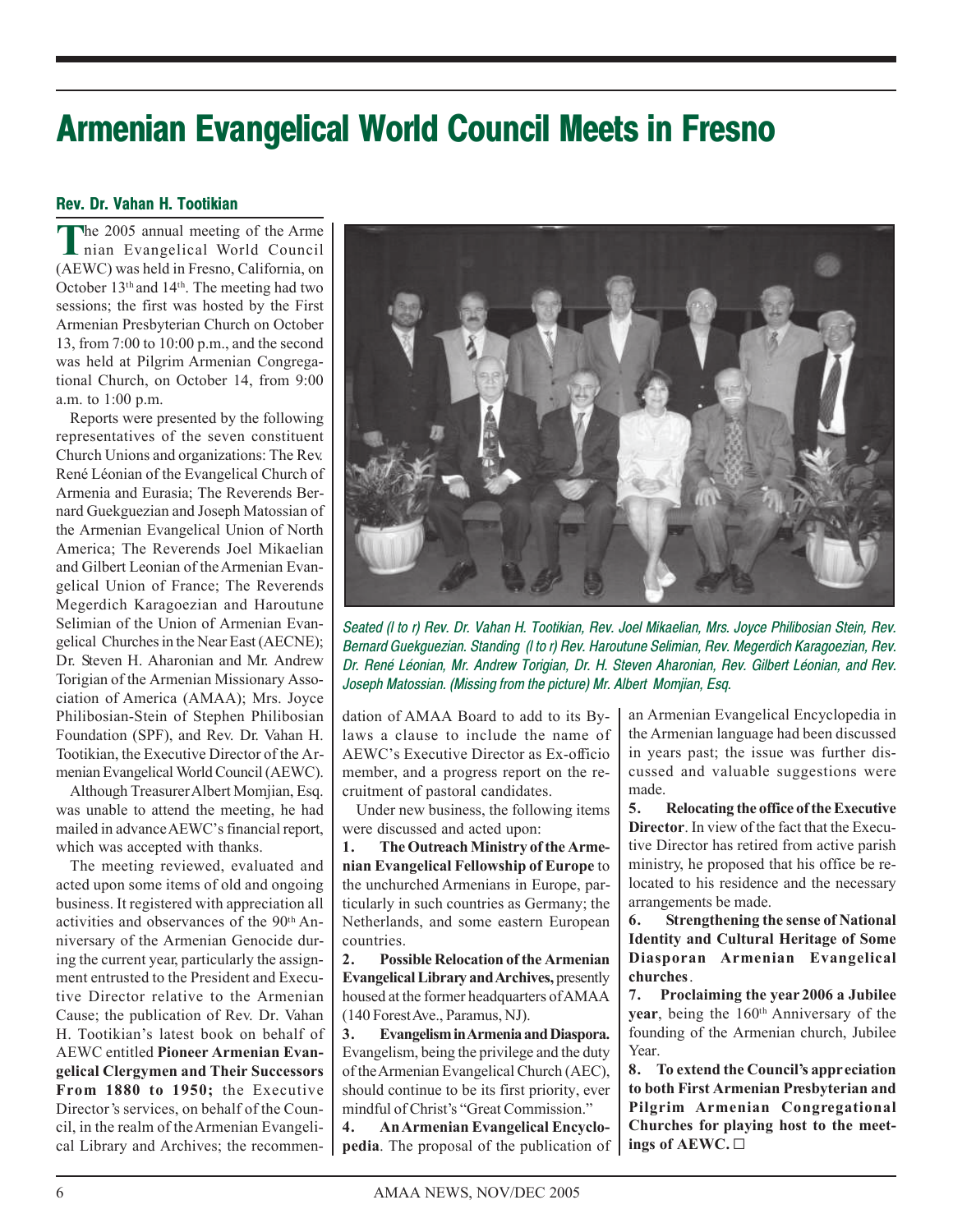## **C A N A D A**

# **The Armenian Evangelical Church of Toronto Celebrates 45th Anniversary**

The 45<sup>th</sup> Anniversary of the Armenian<br>Evangelical Church of Toronto was celebrated during a banquet on Saturday, November 12, 2005 at the Rev. Movses B. Janbazian Hall of the church. 220 guests were present.

The church in Toronto was established in 1960 when Armenian immigrants in the city with the help of the Armenian Missionary Association of America (AMAA) purchased a small building on 34 Glenforest Road. In the following years as the church grew in membership, two adjacent properties were also purchased, one serving as the parish house and the other for Sunday School.

In 1998 a dream came true when the church moved to its new location and constructed a new building with traditional Armenian architecture.

The Master of Ceremonies at the banquet was Dr. Ani Hasserjian who in her welcoming remarks also reminded us that the year 2005 coincides with the 1600th Anniversary of the Armenian Alphabet.

Participating in the program of the evening were the church choir with Director Mr. Berj Panossian and pianist Mrs. Marita Panossian; the youth and the Sunday School children; the pastor Rev. Sam Albarian with his prayer and message; Rev. Yesayi Sarmazian with his encouraging welcoming remarks to the new pastor; Mrs. Tamar Albarian with a piano solo; and a special guest from Providence, Rhode Island: Mezzo Soprano Mrs. Kohar Manjelikian with her beautiful Armenian pieces.

The keynote speaker at the banquet was Mr. Dikran Youmshakian, the Field Director of the AMAA. In his message, he reminded those present of three of the qualities that church members should be mindful - respect, compassion and humility. He pointed out that an anniversary celebration for a church would be meaningless unless we consider it an opportunity to reexamine ourselves. Jesus should be the example to follow and Jesus showed respect to all, was compassionate and was the humble Son of God.



*Representatives of the different generations of the church around the birthday cake (l to r) Meerna Khatcherian representing the youth, Mrs. Loucine Postalian and Mr. Khatchig Balabanian - founders of the church, Rev. Solo Nigoghossian - the first Pastor of the church, Rev. Yesaie Sarmazian - the newly retired Pastor, Rev. Samuel Albarian - the current pastor and Garen Hasserjian representing the Sunday school students.*

The moderator of the church Mr. Dikran Kalaydjian took a moment to thank all those who faithfully served the church including the pastors, members of the committees and also those who organized this event. He presented a certificate of appreciation to Mr. Simon Sevgian who was recognized for the services he provided filling the pulpit between the time when the pastor Rev. Yessayi Sarmazian retired until the arrival of the new pastor Rev. Sam Albarian.

Rev. Albarian in his message thanked God for this new opportunity of service. He invited Rev. Sarmazian to serve as Pastor Emeritus of the Church.

The banquet anniversary cake was cut with the help of all pastors that served the church including the first pastor, Rev. Solo Nigoghossian. A special video presentation gave the history of the church with pictures and narration.

The eventful night ended with the singing of the Hayr Mer. $\square$ 



*Dikran Youmshakian, AMAA Field Director Delivering his message.*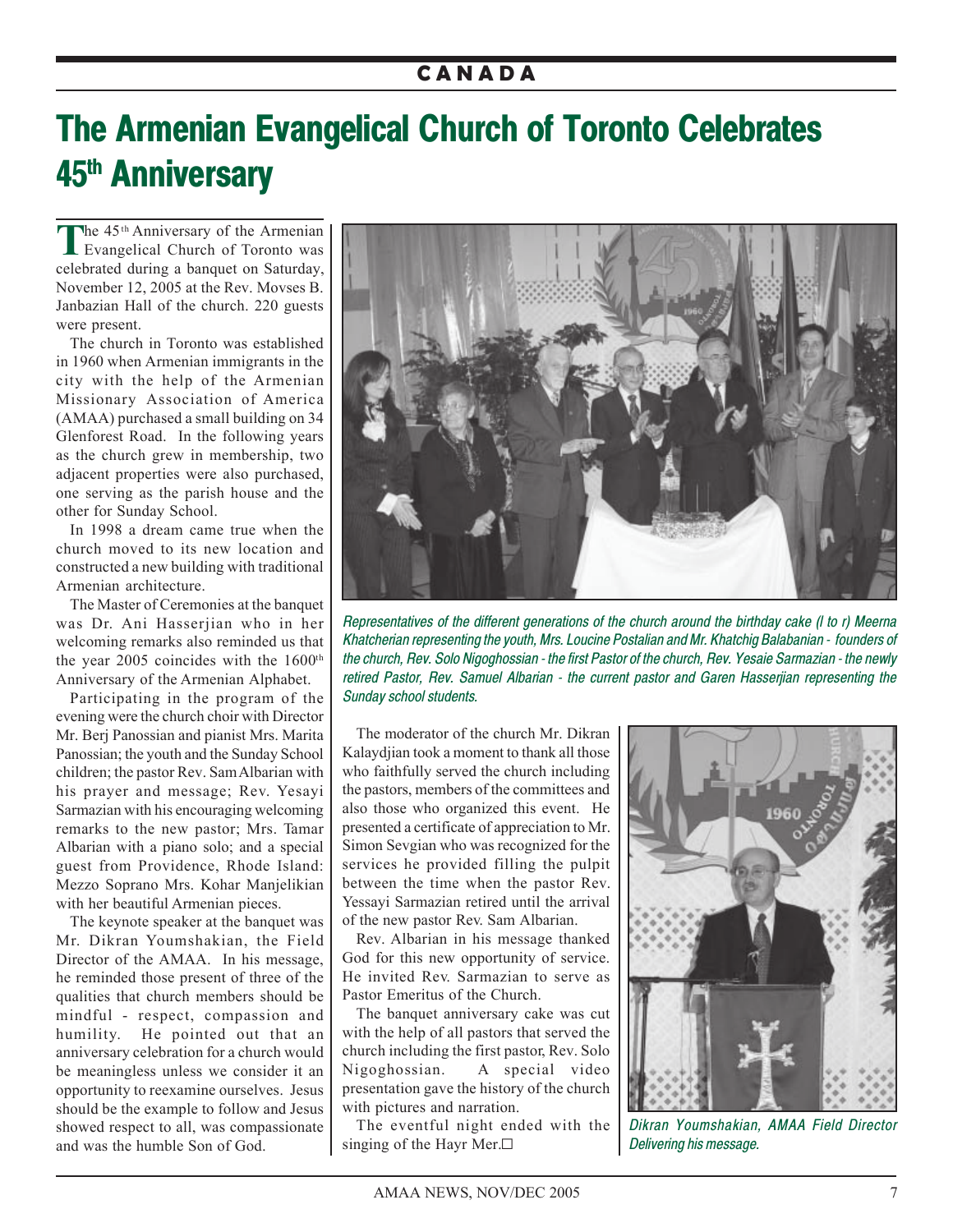# **Haigazian University Board of Trustees Meets in Los Angeles**

**O**n October 21 & 22, the Haigazian University (HU) Board of Trustees met at the United Armenian Congregational Church of Los Angeles for their semi-annual meeting. This year marks the  $50<sup>th</sup>$ anniversary of HU and many functions have taken place in Lebanon and in the United States to celebrate its Golden Anniversary. As part of this celebration, the HU Women's Auxiliary of LA made a special donation of \$50,000 on the occasion of the 50th Anniversary of the University. Furthermore, on December 7, 2005, the Women's Auxiliary will host a gala event at the Sheraton Universal featuring Ambassador Edward Djeredjian.G



# **Henry & Anahis Derian Donate \$500,000 To Haigazian University**

**I** n the largest single donation of the 50<sup>th</sup> Anniversary of Haigazian University, Mr. & Mrs. Henry and Anahis Derian of Pasadena, California have announced that they are making a \$500,000 gift to the Armenian Missionary Association of America (AMAA) for Haigazian University, in particular for its future building needs and Armenian Library.

To honor the Derians for their generous gift, the Haigazian University Board of Trustees has authorized the naming of the Armenian Library of the university as the Derian Library. The Armenian Library, with its rich collection of rare 18<sup>th</sup> and 19<sup>th</sup> century books and contemporary collections, currently contains 32,600 volumes, including 5,860 volumes of bound periodicals.

"Most meaningful in this donation," said Haigazian University President Paul Haidostian "is the commitment of the Derians to the core values of Haigazian University and its founders. We are proud and grateful that the general appreciation of the American Armenian community to Haigazian University continues to be translated into concrete support of its future plans, academic aspirations and building projects. We at Haigazian remain committed to serving our young generations in their quest for growth and excellence."

The President added, "The Derian donation will further strengthen the AMAA's fifty-year support of and commitment to the mission of Haigazian University and the pivotal role it plays in higher education in the Middle East. $\square$ 



*Haigazian University Board of Trustees (l to r) John Sagherian, Joe Zeronian, Ed.D., J.B.M. Kassarjian, Ph.D., Ropovt Chorbajian, M.D. Steven H. Aharonian, M.D. Herair Mouradian, Mark Kassabian, D.M.D., Rev. Megrdich Karagoezian, Rev. Dr. Manuel Jinbachian, Sossy Balian, Andy Torigian, Rev. Dr. Paul Haidostian, Joyce Stein, Ani Darakjian, M.D., Rev. Dr. Cargegie Calian, Rita Meneshian, Nabil Ekmekji, Hrayr Jebejian, George Phillips, Esq and Albert Momjian, Esq. (above)*

*Some of the members of Haigazian University Women's Auxiliary of LA presenting \$50,000 check to Rev. Dr. Paul Haidostian, President of the University on the occasion of the 50th anniversary of the University. (l to r) Ida Levi, Sirvart Mouradian, Maggi Matossian, Joyce Stein, Rev. Dr. Paul Haidostian, Joyce Abdulian, Silva Marounian and Julie Aharonian.*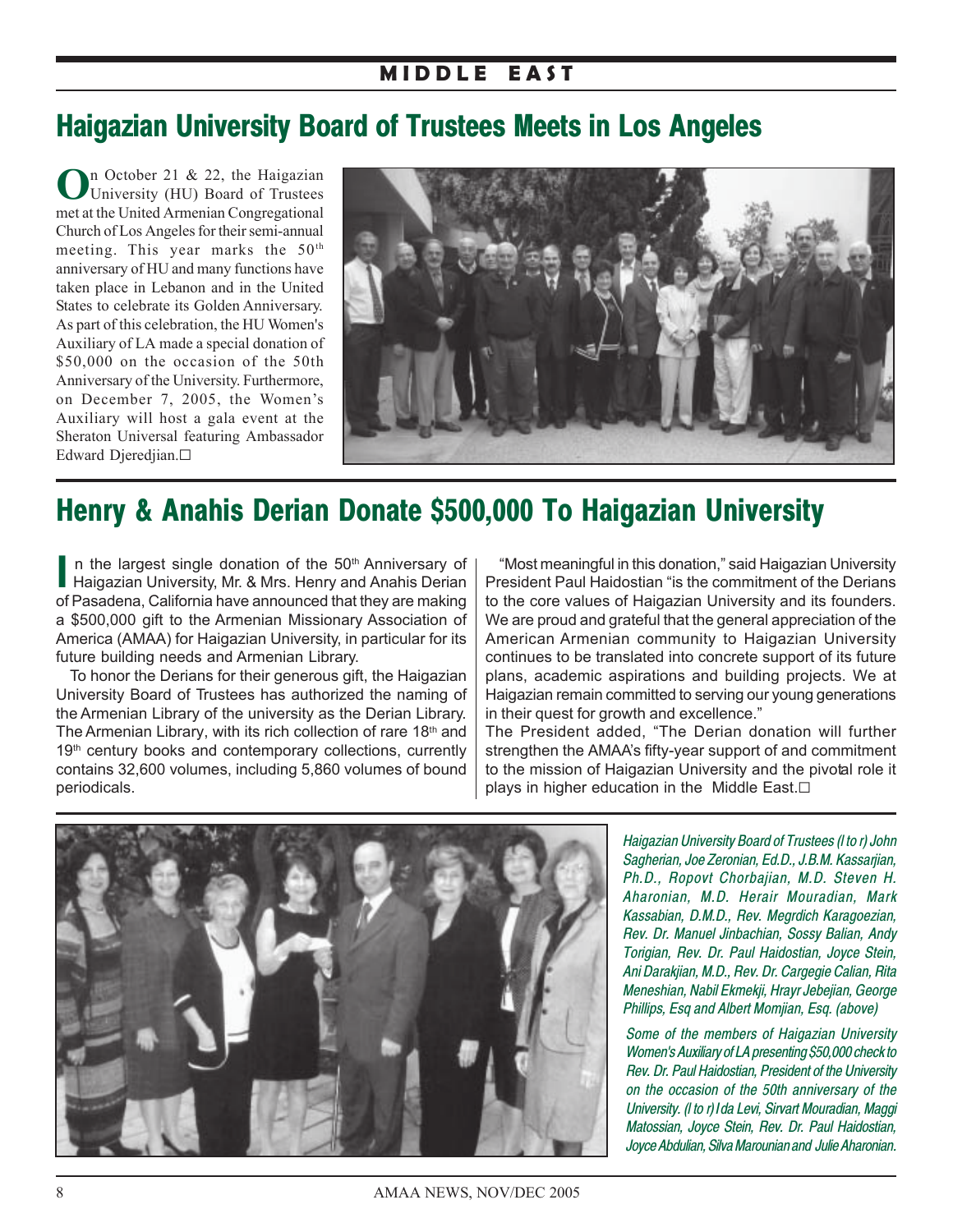## **N E W J E R S E Y**

# **Christmas In October**

By the time this article is printed and read, over twenty five thousand children in Armenia, Karabagh and Georgia will have experienced once again the real joy of Christmas, thanks to the "Christmas in October" event in Englewood, NJ. The AMAA Armenia Summer Camp and Christmas Committee has made a tradition to celebrate Christmas in October every year, in order to raise support for Christmas programs in our homeland.

The 17 members of the Committee once again worked hard to plan this year's event which was held on October 6, 2005 at the Englewood Women's Club in Englewood, NJ with over 100 guests attending. The event was chaired by the Co-chair of the Committee Mrs. Lucienne Aynilian.

The program included welcoming words by Lucienne Aynilian, greetings by the AMAA Executive Director, Mr. Andy Torigian, prayer by Rev. Berj Gulleyan, pastor of the Armenian Presbyterian Church of Paramus, NJ and an update on Armenia by AMAA Field Director Dikran Youmshakian, who thanked those present for their generous support and for their love and care towards our children in Armenia.

A special recognition was presented to one of the veteran members of the committee, Mrs. Marie Manougian. The National Chair of the committee, Mrs. Lucy Janjigian, in her words of appreciation, recognized Mrs. Manougian's unique service as a faithful member of the committee. Mrs. Manougian not only had served on the Committee for many years but also was in charge of the Knitting Program. Through her efforts, thousands of hats, scarves and mittens were knitted and were distributed, bringing love and much needed warmth to our needy children in Armenia.

After lunch, those present enjoyed an audio-visual presentation prepared and presented by Elbiz Baghdikian and Louisa Janbazian.

Over 30 donors had sent items for silent auction which were purchased for over the value of the items to support our children. The event was much appreciated as over \$15,000 was raised and 100 percent was used to buy Christmas Joy packages for children in Armenia.



*The honoree, Mrs. Marie Manougian flanked by (l to r)Lucy Janjigian, National Chair of the Comittee and Lucienne Aynilian and Elbiz Baghdikian the cochairs of the committee (above). Some of the Summer Camp/Christmas Committee Members (below).*

The joy of a true Christmas comes through sharing God's love with others in need. This is what the AMAA Armenia Summer Camp and Christmas Committee does each year. Those willing to support or participate in this program can send their donations to the AMAA or contact the AMAA office.  $\Box$ 

## **Haigazian University Recognized 50 Year Partnership With AMAA**

ast month, Rev. Dr. Paul Haidostian, President of Haigazian University in Beirut Lebanon, visited the Haigazian University office at the Armenian Missionary Association of America (AMAA) Headquarters and he presented to Mr. Andy Torigian, Executive Director of the Armenian Missionary Association of America, a plaque in recognition of the 50 year partnership of the Armenian Missionary Association of America with Haigazian University in providing generous financial assistance to deserving students.

Rev. Haidostian is making his final rounds in the United States in the Fundraising Appeal on the 50<sup>th</sup> anniversary of Haigazian University. Haigazian University currently has 800 students enrolled, more than half of these students are Armenians, in keeping with the tradition of Haigazian University. Haigazian University has never turned away a qualified Armenian student due to financial



*Rev. Dr. Paul Haidostian and Andy Torigian.*

considerations and this is due to scholarships provided by the AMAA. The final tally of the funds raised will be completed early next year. In the meanwhile, all those who are still contemplating giving to Haigazian University should take this opportunity to send in their tax-deductible donation this year to the AMAA. G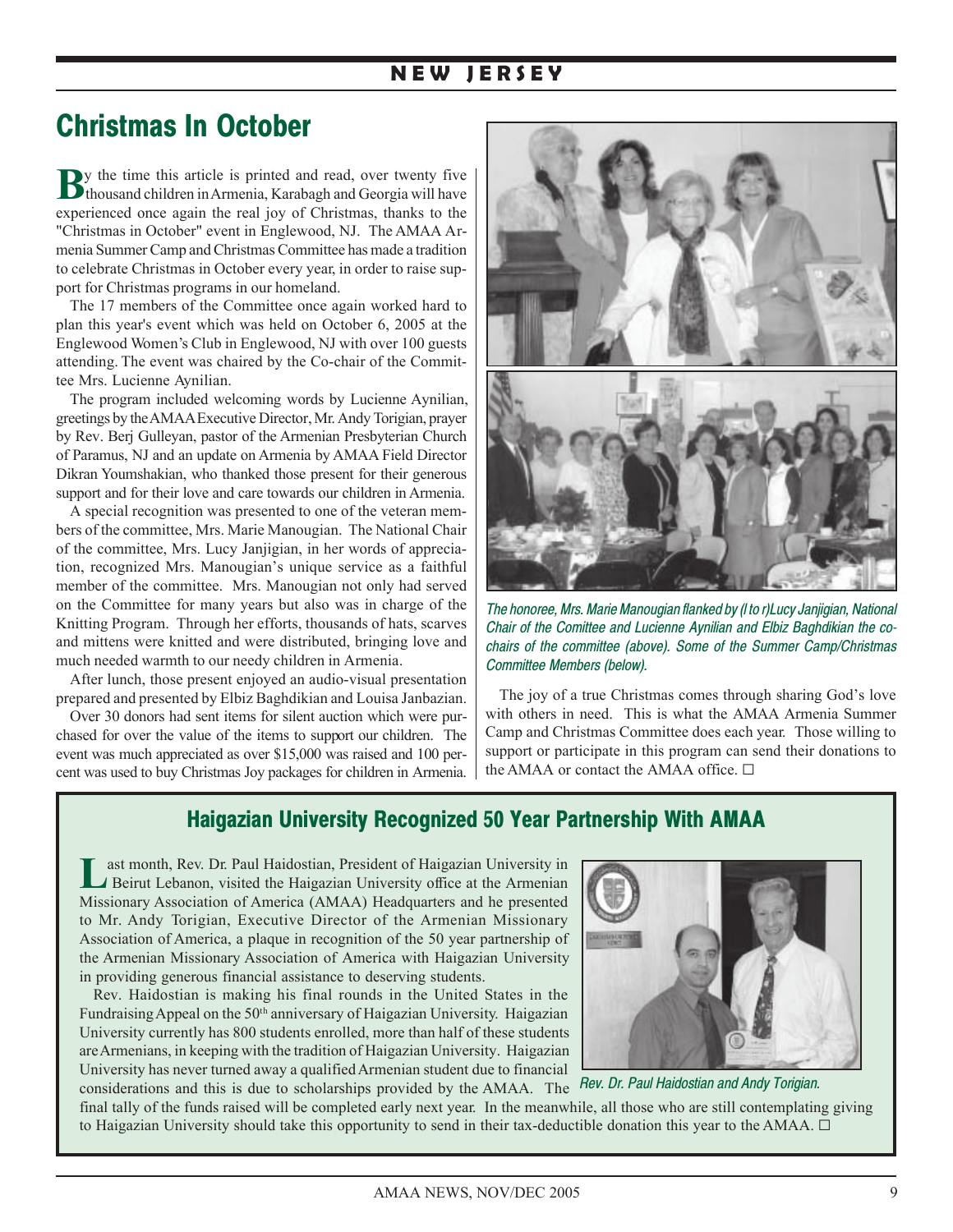### **N E W S & N O T E S**

## **His Holiness Aram I Visits The First Armenian Presbyterian Church of Fresno**

**O**n Wednesday, October 12, His Holiness Aram I, Catholicos of the Great House of Cilicia, accepted an invitation to address and pray with the congregation of the First Armenian Presbyterian Church of Fresno during his visit to the East Coast in mid October. He was then hosted at a special reception given in his honor by the Armenian Evangelical Community.G





*Andy Torigian with His Holiness Aram I (above). (l to r) Rev. Megerdich Karagoezian, President of the Union of the Armenian Evangelical Churches in the Near East; Rev. Karl Avakian, former Minister to the Union, Armenian Evangelical Union of North America (AEUNA); Rev. Vahan Tootikian, Executive Director of Armenian Evangelical World Council; Rev. Bernard Guekguezian, Moderator of the AEUNA; His Eminence Archbishop Moushegh Mardirossian of the Western Prelacy; His Holiness Catholicos Aram I from the Great See of Cilicia; Rev. Mgrdich Melkonian, former Moderator of AEUNA; Rev. Joe Matossian, Minister to the AEUNA; Andy Torigian, Executive Director of the AMAA; Rev. Hagop Manjelikian; Phil Tavlian, Esq., Clerk of AEUNA; Rev. Mher Khatchikian, President of Armenian Missionary Association of Canada.*

# **The leadership of the Armenian Evangelical Church of Chicago meets with His Holiness Aram I**

The Armenian Evangelical Church of Chicago (AEC) had a joint service with the All Saints Armenian Apostolic Church of Chicago on Sunday, October 30. The following day three representatives of the church had a visit with the Catholicos and discussed opportunities of ecumenical activities. $\Box$ 

*(l to r) Archbishop Khajag Hagopian, Prelate, Armenian Prelacy of Canada; David R. Hagopian, Moderator, AEC and Board Member, Armenian Missionary Association of America (AMAA); Archbishop Oshagan Choloyan, Prelate, Armenian Prelacy of the Eastern United States; His Holiness Aram I, Catholicos of the Great House of Cilicia; Rev. Samuel Agulian, Pastor, AEC; and Fredrick P. Simonian, Chairman, Board of Trustees, AEC, Board Member, AMAA and Board Member, Armenian Evangelical Union of North America.*

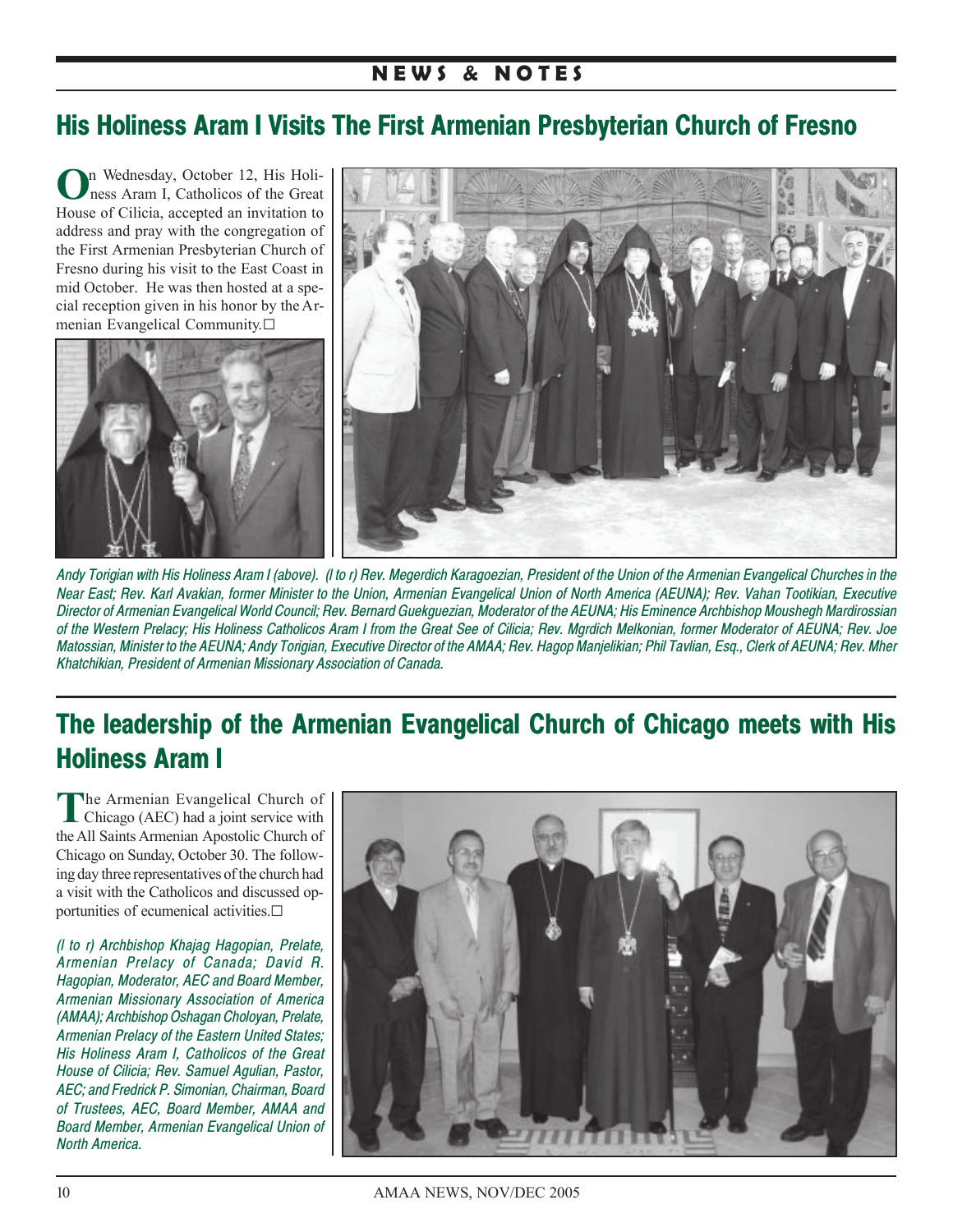### **N E W S & N O T E S**

# **Hagop Loussararian Honored at Retirement Banuqet**

**A**pproximately 500 people attended the retirement banquet of Hagop Loussararian that was organized under the auspices of the Armenian Evangelical Union of North America (AEUNA) and the Armenian Evangelical Social Service Center (AESSC).

The purpose of the banquet was to honor Hagop for over 40 years of distinguished service he had rendered to the Armenian community in Lebanon, Southern California, and Armenia as educator, school principal, executive director, astute business-



*Hagop Loussararian with Dr. Steven H. Aharonian, President of AMAA (l) and Andy Torigian, Executive Director of AMAA (r).*

man, founding board member of educational institutions, supporter of many charitable organizations, and a prominent community leader. The event took place on Sunday, October 23, at 6:00 p.m. at the banquet hall of the Brandview Collection in Glendale, CA.

Representatives of affiliated organizations and friends took part in the program with words of appreciation and congratulations for a well deserved honor bestowed upon Mr. Loussararian on his retirement from active service.<sup>[]</sup>

# **Rev. Balabanian Installed as the Pastor of Calvary Armenian Congregational Church of San Francisco**

**O**n Sunday, October 16, 2005, Rev. Nerses Balabanian was installed as the minister of the Calvary Armenian Congregational Church of San Francisco, CA. As it coincided with the AMAA's 86th Annual Meeting, which took place in Fresno, CA, a number of ministers and guests participated and attended the installation service. Mr. Andy Torigian represented the AMAA as its Executive Director and highlighted the life and service of Rev. Balabanian, prior to his coming to San Francisco.

Rev. Balabanian was born and raised in Aleppo, Syria, and received his primary education in the Armenian schools of Aleppo. Later, for his undergraduate studies he attended Kansas Wesleyan University



*(l to r) Sevan and Rev. Nerses Balabanian, Andy Torigian, Rev. Vahan & Rosette Tootigian.*

majoring in music and minoring Near East School of Theology in religion. He, then attended the  $\parallel$  and Southern Methodist Uni-

versity of Texas, and graduated with a Master of Divinity Degree.

In Lebanon, Rev. Balabanian had served as Youth Director for two years and later as pastor of the Armenian Evangelical Church of Anjar for nine years and the Emmanuel Armenian Evangelical Church of Nor Amanos for six years.

Rev. Balabanian is the founding member of the Nor Yerk Christian musical group which has ministered throughout the World, In addition, he was also the Musical Director of Armis, the Armenian Evangelical Joint Choir and the Haigazian University Choir.

Rev. Balabanian is married to Sevan and they have two children, Nanor and Azad. □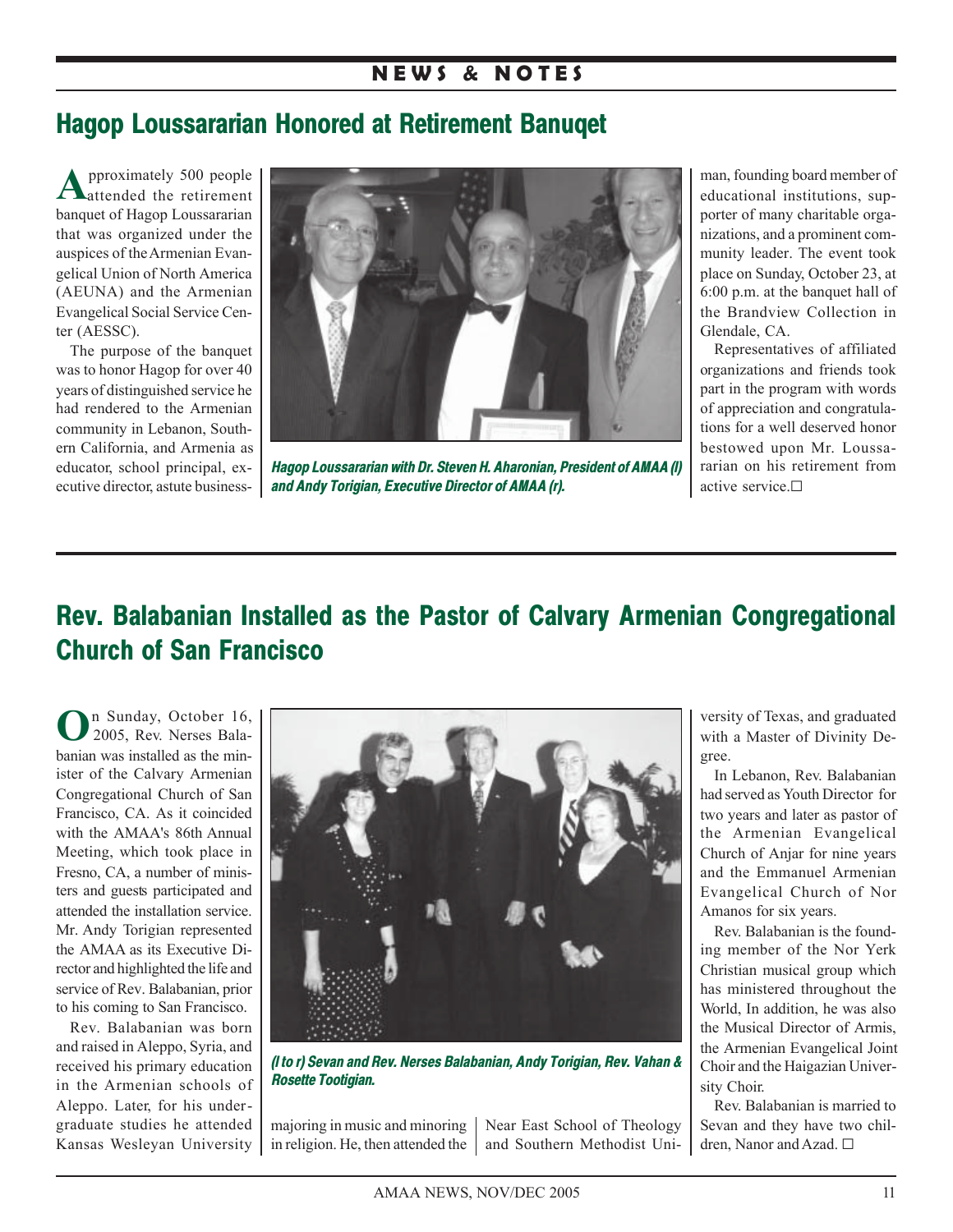### **N E W R E L E A S E S**

### **Armenian Bibles Published on the Occasion of the1600th Anniversary of the Armenian Alphabet**

On the occasion of the 1600th Anniversary of the Armenian Alphabet, the Armenian Missionary Association of America has reprinted the 2001 large edition of the Western Armenian Bible (Old and New Testaments), in medium size (6 by 9). The newly printed Bibles are in hard and soft covers, as well as leather bound, all in black and white colors. The price of the soft cover is \$20.00, the hard cover is \$25.00 and the leather bound is \$40.00.

If you are interested to have a copy or copies of these Bibles, please fill out the form on page 14. Make sure to specify what kind of cover you want and in which color.

20% discount will be given for orders 10 or more.

## **Pioneer Armenian Evangelical Clergymen in America**

 **By The Rev. Dr. Vahan H. Tootikian** (Excerpts from Robert Kachadourian's book review)

*Pioneer Armenian Evangelical Clergymen in America and Their Successors from 1880-1950*. *By Rev. Dr. Vahan H. Tootikian. 304 pages. Notes. References. Bibliography. Index. Published by Armenian Evangelical World Council and Armenian Heritage Committee .*

In Webster's Dictionary, a pioneer is defined as "one who opens up or prepares others to follow; to originate or take part in the development of something new."

That is what is so impressive in Dr. Vahan H. Tootikian's most recent book entitled **Pioneer Armenian Evangelical Clergymen in America and Their Successors from 1880-1950.**

Indeed pioneers they were. All 62 were trailblazers in a nation with unfamiliar customs, culture and climates. There were many other challenges, including attempting to do God's work in the United States while still thinking about their families and the way of life back home.

**Pioneer Armenian Clergymen in America** is a treasure trove of knowledge and anecdotes about these clergy, upon whose shoulders we all stand as Armenians in this nation. May we remember their sacrifices, contributions and sojourn in this "New World."

With **Pioneer Armenian Evangelical Clergymen in America**, Dr. Tootikian has brought us closer to our Lord to these godly individual's lives, stories and accomplishments.

It is no great secret that we have a great heritage. It is hoped Dr. Tootikian's **Pioneer Armenian Evangelical clergymen** will be used by many, not only as servants of God but a people ready to learn more about themselves.

Those who wish to purchase a copy of this book, please refer to the Book list on page 13 and the order form on page 14.

### Հայերէն Աստուածա*շ*ունչի Նոր Հրատարակութիւն Հայ Գիրերու Գիւտի 1600-ամեակին **Նո**ւիրուած

Հանոյքով կը հաղորդենք մեր ընթերցողներուն, թէ Հայ Գիրերու Գիւտի 1600-ամեակին առիթով, Հայ Աւետարանչական Ընկերակցութիւնը վերահրատարակած է 2001-ի մեծատիպ Աստուածաշունչերը՝ միջակ չափով՝ լաթակազմ, կարծ կողքով եւ կաշեկազմ, սեւ եւ ճերմակ կողքի գոյներով։ Լաթակազմ կողքով Աստուած աշունչի գինը \$20.00 է, կարծ ը կող քովը \$25.00,  $h$ u $h$  կաշեկազմը \$40.00:

 $b$ թէ կր փափաքիք այս Աստուածաշունչէն ունենալ, hանեցէք լեցնել էջ 14-ի վրայ գտնուող կտրօնը։ Հաճեցէք նշել կողքին տեսակը եւ գոյնը։

 $20$  առ հարիւր գեղջ պիտի տրուի 10-է աւելի ապսպրանքներու վրայ։



NOR YERK RELEASES NEW RECORDING

(28 Nov. 2005 - Beirut, Lebanon) The latest recording of the Armenian Christian musical group, "Nor Yerk," has been newly released in Beirut.

"This Is My Story" (Bidi Badmem), a compilation of beloved hymns in Armenian, redone in modern and creative arrangements, features the vocal stylings of Miss Houry Apartian. The songs depict themes of praise, encouragement, surrender and faith.

Sometimes calm and meditative, other times powerful and majestic, the selections present an assortment of solo instruments, choral sounds and children's voices. Instrumental touches include the Armenian duduk, jazz alto saxophone, Latin-style flute, and classical cello.

Well-known tunes, such as "Fairest Lord Jesus," "How Great Thou Art," and "When I Survey the Wond'rous Cross," sung in Armenian, are presented in the arrangements of the Rev. Nerses Balabanian, founder of "Nor Yerk", and Hrag Karagoezian.

Debuting to an audience of youth, clergy, and friends at a November 12th gathering in the auditorium of Haigazian University, the CD is now on sale for \$10 US. A cassette release of this album is currently being produced, and the group is preparing for a series of concerts in Syria and Lebanon next spring.

Those interested in purchasing the CD, "Bidi Badmem," please see the Book list on page 13 and the order form on page 14.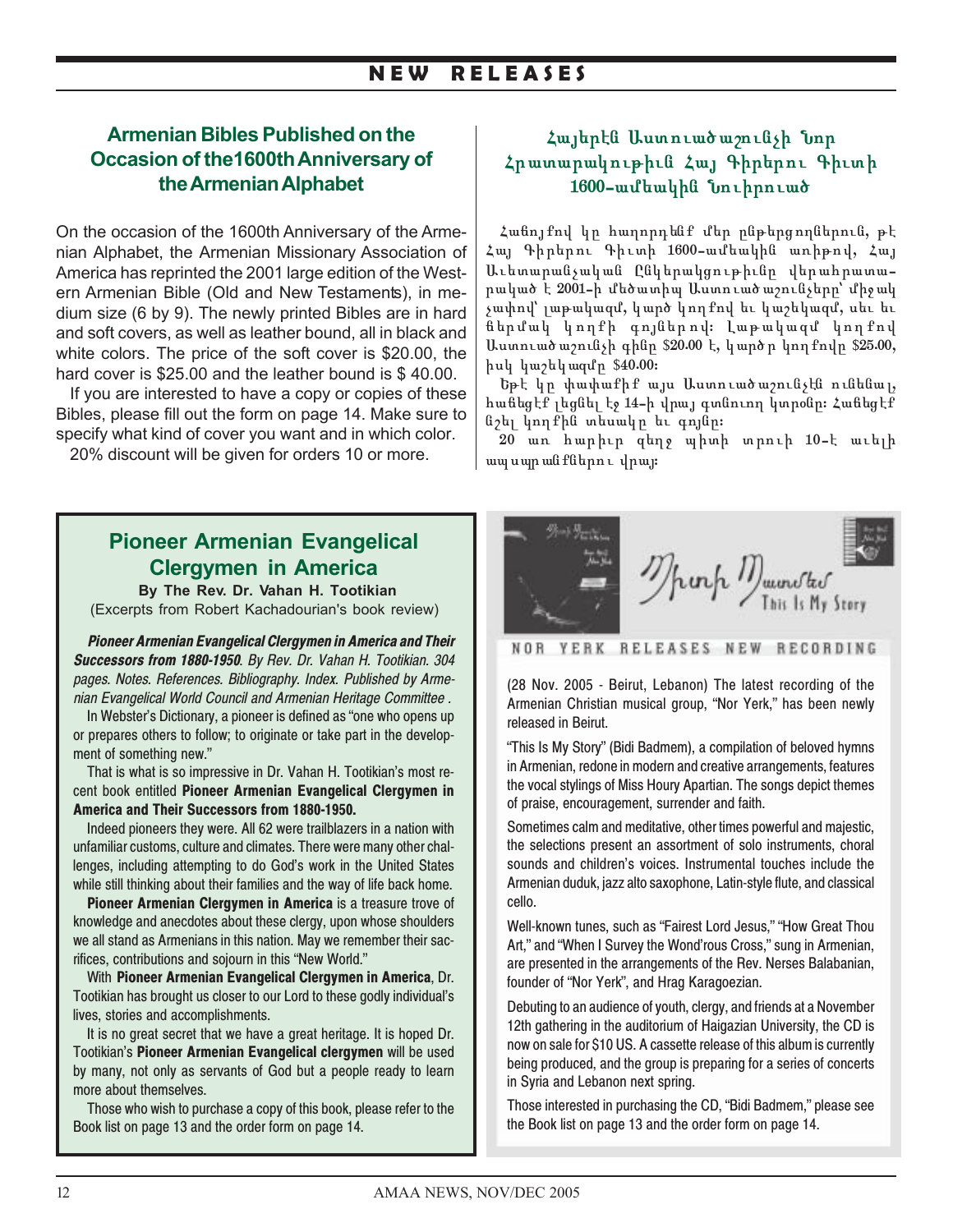## **B O O K S E R V I C E P R O G R A M**

### **BOOKS**

| ARMENIAN CHRISTIANITY, by Aharon Sapsezian, The Faith of a Na-                                                                                                                                                  |  |  |
|-----------------------------------------------------------------------------------------------------------------------------------------------------------------------------------------------------------------|--|--|
| ARMENIAN HISTORY TIMELINE, by Hagop & Marilyn Arshagouni, 52                                                                                                                                                    |  |  |
|                                                                                                                                                                                                                 |  |  |
| ARMENIAN NEEDLELACE AND EMROIDERY, by Alice Odian Kasparian, A<br>photographic collection of more than 100 priceless specimens                                                                                  |  |  |
| THE BENEFITS AND CONTRIBUTIONS OF THE ARMENIAN EVANGELICAL                                                                                                                                                      |  |  |
| CHURCH TO THE ARMENIAN NATION (in English & Armenian), by Rev. Dr.                                                                                                                                              |  |  |
|                                                                                                                                                                                                                 |  |  |
| THE BURNING TIGRIS, by Peter Balakian, 475 pp, hc, #306 \$26.95                                                                                                                                                 |  |  |
| BLESSINGS IN BITTER CUPS, by Rev. Giragos H. Chopourian, Ph.D.,<br>Tragic, yet triumphant story of a small clan of successful working<br>class Armenians, living in Turkey, just prior to the outbreak of World |  |  |
| CLAWS OF THE CRAB: GEORGIA AND ARMENIA IN CRISIS, by Stephen                                                                                                                                                    |  |  |
| A CONCISE HISTORY OF THE ARMENIAN PEOPLE, by George A.                                                                                                                                                          |  |  |
| Bournoutian, examines the history of the Armenians in relation to<br>that of the rest of the world. pb. #316 \$35.00                                                                                            |  |  |
| <b>CONVERSATIONS WITH CONTEMPORARY ARMENIAN ARTISTS, by Jackie</b>                                                                                                                                              |  |  |
|                                                                                                                                                                                                                 |  |  |
| DAYS OF TRAGEDY IN ARMENIA, by Henry H. Riggs. An Armerican Mis-<br>sionary born in Ottoman Empire, gives a first hand account of events<br>in Kharbert during the Genocide, 220 pp, pb, #267 \$25.00           |  |  |
| FAMOUS EVENTS AND PEOPLE IN THE ARMENIAN CHRISTIAN HISTORY,                                                                                                                                                     |  |  |
| (in Armenian), by Rev. Dr. Vahan Tootikian, 320 pp, hc, #302  \$30.00                                                                                                                                           |  |  |
| THE HERITAGE OF ARMENIAN LITERATURE, VOLUME I, From the Oral Tradi-<br>tion to the Golden Age 388 pp., hc, # 288  \$35.00                                                                                       |  |  |
| In OTHER WORDS, by Rev. Peter B. Doghramji, Ph.D., Selected<br>Sermons and Meditations, 391 pp, hc, #310  \$20.00                                                                                               |  |  |
| PIONEER ARMENIAN EVANGELICAL CLERGYMEN IN AMERICA AND THEIR                                                                                                                                                     |  |  |
| Successors FROM 1880-1950, by Rev. Dr. Vahan H. Tootikian, 304                                                                                                                                                  |  |  |
| REV. DR. MOVSES B. JANBAZIAN - MAN OF VISION WITH A MISSION.                                                                                                                                                    |  |  |
| Depicts the life and excerpts from the works of Rev. Janbazian, the<br>past Executive Director of the AMAA. 278 pp., hc. #304 - Compli-<br>VIEWS ON Good NEWs, 365 Inspiring Daily Devotions for Christian      |  |  |
| Living, by Asien Surmeian, pb., #309  \$20.00                                                                                                                                                                   |  |  |
| THE INDISPENSABLE HERITAGE by Rev. Barkev N. Darakjian -                                                                                                                                                        |  |  |
| ԱՆՓՈԽԱՐԻՆԵԼԻ ԺԱՌԱՆԳՈՒԹԻՒՆԸ՝ Հեղինակ՝ Վեր. Պարգեւ Ն.                                                                                                                                                             |  |  |
| Տարագ ճեան, Դասախօսութիւններ Հայ Աւետ․ Շարժման մասին եւ                                                                                                                                                         |  |  |
| Աստուածաբանական, փիլիսոբայական, եկեղեցական ու վարդա-<br>պետական յօդուածներ, 317 էջ, թղթ․, թիւ 308, գին \$15.00                                                                                                  |  |  |
| NAZAR THE BRAVE - (Children's book) A Satirie Legend, by                                                                                                                                                        |  |  |
| Hovhanness Toumanian, Translated by Arshavir Mkertich (in En-<br>glish & Eastern Armenian) - Քաջ Նա կար՝ Յով հաննես Թումանեան,                                                                                  |  |  |

### ARMENIAN BIBLES

| OLD & NEW TESTAMENT (hc - extra large) #13k,  \$15.00       |  |
|-------------------------------------------------------------|--|
| THE 1700TH ANNIVERSARY ARMENIAN REFERENCE BIBLE (hc qreen - |  |
|                                                             |  |
| SERPAZAN BADMUTIUN, (Children's Bible) # 155b  \$10.00      |  |

| <b>ARMENIAN NEW TESTAMENT ON TAPES (The Four Gospels - Matthew,</b>                                                              |  |
|----------------------------------------------------------------------------------------------------------------------------------|--|
| <b>NEW ARARAT EASTERN ARMENIAN NEW TESTAMENT (Soft-Cover, #</b>                                                                  |  |
| ARMENIAN BIBLE ON CD, Multilingual (Armenian, English, French,<br>German, Italian, Spanish & Portuguese & Latin) No. 317 \$65.00 |  |

### MISCELLANEOUS ITEMS

| <b>ALBUM OF PAINTINGS, Contemporary Armenian Art, by Rafael Atoyan,</b>                                                           |
|-----------------------------------------------------------------------------------------------------------------------------------|
| Аманир's Gourmet Сооквоок, by Anahid Doniguian. 9 by 11.5 col-                                                                    |
| L'AUTOMNE D'OR, by Patric Mesna, (Photo album of the people,<br>country & biblical sides of Armenia), 160 pp, pb., # 254  \$10.00 |
| "PAREE YEGAK" - FU.Ph b4U.R, (Welcome) - Hand crafted trivets of                                                                  |
| HEAVENLY DELIGHTFUL COOKBOOK, by Mary Atikian, 247 pp, pb (size                                                                   |
| HokEvor YERKER-2096h00 60960 (Arm. Hymnal), #002c \$15.00                                                                         |

### CDs & TAPES

ALL TIME ARMENIAN FAVORITES, 3 CDs or DVD - performed by KOHAR Symphony Orchestra & Choir of Gyumri, Armenia with112 page booklet, including song lyrics: both in Armenian and transliterated, CD # 311, DVD # 311a - each for ........ \$35.00 A VIOLA RECITAL - Brahms, Schubert, Gomidas, Bagdasarian, Milhaud, Reger - by Gor Hovhannisyan, Viola and Gary Kirkpatrick, Piano. Recorded live, # 301 ................................................ \$15.00 AMAA'S "Y OUNG VIRTUOSOS" OF ARMENIA - Musical Ensemble of 6 talented children - ages 9-14 (violins, cello, flute & Piano) - Armenian and international classical music, # 293 .......... \$10.00 **BACK TO ARMENIA, Samuel Yervinian (violin) and Armen Aharonian** (piano), (CD), # 298 ............................................................. \$15.00 FAVORITE PIANO MASTERPIECES , performed by concert pianist Levon Hovsepian. Includes includes the best of Babajanian, Chopin, Rachmaninoff, Bach, Busoni. # 314 .................................. \$15.00 GARODK - Stepan Sarafian (Violin) and Armen Aharonian (Piano), (CD), # 299 ........................................................................... \$15.00 **JOURNEY TO RESURRECTION - Paintings by Lucy Janjigian (on DVD** and Video) - 33 paintings, DVD #313a , Video #313b ..... \$25.00 NAYINK HISOUSI #1 & 2, AND HAYREPAGHTS by Rev. Barkev Apartian -Նայինք Յիսուսի - Մեներգներ՝ Վեր. Պարգեւ Աբարդեան - 3 <u>ձայների</u>լներ, հատը \$10.00 - երեքը միասին \$25.00 - # 211 (\$10 each if sold separately) Set of 3 tapes ................... \$25.00 NOR YERK  $#4 8#6$  (in Armenian - CD), Unn the  $\theta$ hi 4 tu jahi Î - # 208f & 208ii .................................................... Each \$15.00 NOR YERK – BIDI BADMEM (This is my Story) (in Armenian - CD), No. 208j ....................................................................................... \$10.00 Nor YERK  $#1$ -6 (in Armenian - Tape),  $U \cap R$  is  $P \cap R$  oh 1-2 ( $\Delta u_1 \Delta u_2$ ), #s. 208b, 208c, 208g, 208 e, 208h, 208i ........................ each \$8.00 "SERPAZAN YERKER" Sacred Music Chorale, (tape in Armenian), conducted by Dr. John Merjanian, Uppunun bpqbp - bupundup' Sopp. Ճան Մերճանեան (ձայներիս) # 193.....................\$10.00 **To order any of the above items, please use the form on the following page!**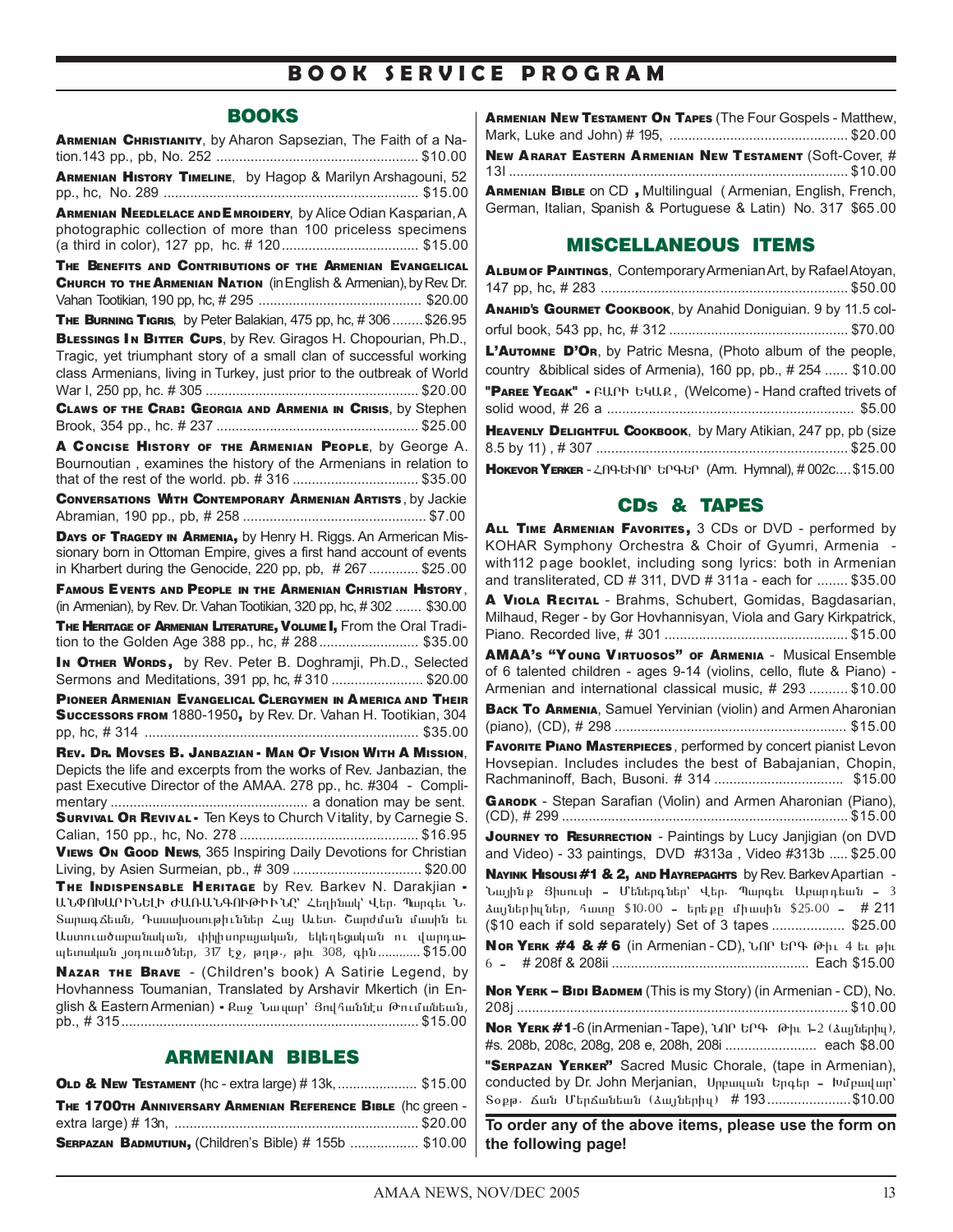# ԾՆՈՒՆԴԸ՝ ՏԱԼՈՒ ՀԵՏ ԱՌՆՉՈՒԱԾ

Տիգրան Եումշաքեան

**| թ**րթ դժուարութիւն մը ստեղծուի եւ կամ աղէտ<br>| մը պատահի, մեր սիրտերը կը ցաւին եւ մենք կը մղուինք օգնել, որու կարգին նաեւ տալ։ Անցնող տարուան ընթացքին, մանաւանդ Քաթրինա աղէտին հետ կապուած, շատեր ներքնապէս առաջնորդուեցան եւ, ընդառաջելով կոչերու, իրենց ունեցածէն տուին աղէտեայներուն, ինչ որ քրիստոնէական է եւ իսկապէս քաջալերական։ Շնորհակալ ենք բոլոր անոնց, որոնք օժանդակեցին Աւետարանչական Ընկերակցութեան  $\n *u*$   $\n *h*$   $\n *g*$   $\n *h*$   $\n *h*$   $\n *h*$   $\n *h*$   $\n *h*$   $\n *h*$   $\n *h*$   $\n *h*$   $\n *h*$   $\n *h*$   $\n *h*$   $\n *h*$   $\n *h*$   $\n *h*$   $\n *h*$   $\n$ 

Աստուած ալ երբ տեսաւ, թէ մարդ արարածը դժուար կացութեան մատնուած է (մեղքին պատճաnnվ), սիրտր շարժեցաւ եւ մեզ սիրելուն համար՝ տուաւ Իր Միածին Որդին, Որուն Սուրբ Ծնունդը կր յիշենք այս օրերուն։

Ծնունդի հետ կապուած դէպքերու ընթացքին, կը հանդիպինք երկու դասակարգի մարդոց, ինչպէս՝ չորս թագաւորները, որոնք լսեցին  $3$ իսուս Մանուկին  $\sigma$ նունդը։ Անոնցմէ մին Հերովդէս՝ Հրէաստանի թագաւորը, նախանձով գրգրուեցաւ, երբ լսեց Թագաւորին ծնունդը։ Ան հրաման տուաւ առնել Բեթլեհէմի մէջ բնակող երկու տարեկանէն վար բոլոր ջ մանուկներուն կեանքերը։ Իսկ անդին, Արեւելքէն<br>o∓ — — — — — — — — — — — — — — — — — —

## BOOK ORDER FORM

Please forward Book(s) {List by catalogue No.(s)} for a total of  $$$ 

plus \$ plus \$ contains the postage and handing. In the U.S. add US\$4.00 for first copy and US\$2.00 for each additional book. In Canada add US\$6.00 for first copy and add US\$3.00 for each additional book (order books by catalogue numbers).

| Enclosed is my check for \$                                                                 |
|---------------------------------------------------------------------------------------------|
| (Make checks payable to AMAA - Canada: Payable in U.S. dollars<br>Prices subject to change) |

եկած երեք մոգերը կամ թագաւորները, երբ տեսան մանուկը, իրենց գանձերը բացին ու տուին ընծաներ՝ ոսկի, կնդրուկ եւ զմուռս։

Հսկայական տարբերութիւն կար այս երկու նկարագիրներուն միջեւ։ Մէկր՝ Հերովդէս, իր անձնական շահերուն հաշուոյն կ'առնէր անմեղ մանուկներու կեանքերը, իսկ միւս երեքը՝ անշահախնդիր, երկար ճամբայ կտրելով, օր ու գիշեր ճամբորդելով, կու գային մինչեւ Բեթլեհէմ, իրենց նուէրները տալու Յիսուս մանուկին։ Հերովդէս անկասկած ողբերգական վերջ մը ունեցաւ, մինչ Արեւել քէն եկող թագաւորները գիտցան վայելել տալու հետ առնչուած ուրախութիւնը։

Ծնունդը, իրականութեան մէջ, տալու եւ նուիրելու հետ առնչուած է, աւելի քան որեւէ ուրիշ րանի։ Տալ եւ տալ՝ զոհողութեամբ եւ ուրախութեամբ։ Աստուած իր Միածին Որդին տուաւ զոհողութեամբ, եւ սակայն ուրախութեամբ։ Աստուծոյ տուածը մեծ զոհողութիւն կ'ենթադրէր, ոչ անոր համար, որ Ցիսուս Իր Միակ Որդին էր, այլ անոր համար, որ Ցիսուս պիտի զոհուէր մարդկութեան համար։ Ասով հանդերձ, Աստուծոյ ուրախութիւնը անսահման էր։ <u>Չ</u>ենք կրնար երեւակայել Աստուծոյ ուրախութիւնը երբ Յիսուսի միջոցով, նոյնիսկ մէկ անձ իր կեանքը կը նուիրէ Աստուծոյ։

Ցիսուս Քրիստոս, իր կարգին, իր կեանքը տուաւ gnhnղnւթեամբ, սակայն ուրախութեամբ։ Ցիսուսի տառապանքը խաչին վրայ զոհողութեան ամենամեծ օրինակն էր, եւ սակայն Քրիստոս ուրախ էր գիտնալով, թէ խաչը պիտի ըլլար մարդ արարածին փրկութեան միակ ճամբան։

Մենք որպէս Քրիստոսի հետեւորդներ, առաջնորդուելու ենք տալու, թէ՛ սիրով եւ թէ՛ զոհողութամբ։ Այդ մէկը ընել կարենալու համար, նախ տալու ենք մեր սիրտը Աստուծոյ։ Միայն այն ատեն է, որ տալու մեր զոհողութիւնը կը լեցուի ուրախութեամբ  $u \neq u'$  Աստուած կ'ուրախանայ եւ թէ' մենք։

Ծնունդի մեր ակնկալութիւնները շատ անգամ կապուած կ'րլյան մեր ստացած նուէրներու որակով nւ քանակով։ «Ծնունդը շատ օրհնաբեր էր այս տարի» կ'րսեն անոն ք, որոնք զանազան նուէրներ կր ստանան։ Ծնունդը սակայն, աւելի կապ ունի տալու հետ, ինչպէս Աստուած կու տայ մեզի։ Ծնունդի մեր ակնկալութիւնն ալ կապուած ըլլալու է տալու հետ։ Sա'<sub>l</sub> նուիրումով, զոհողութեամբ եւ հրճուանքով, որովհետեւ Ցիսուս ուրախութեամբ տուողը կը սիրէ։⊡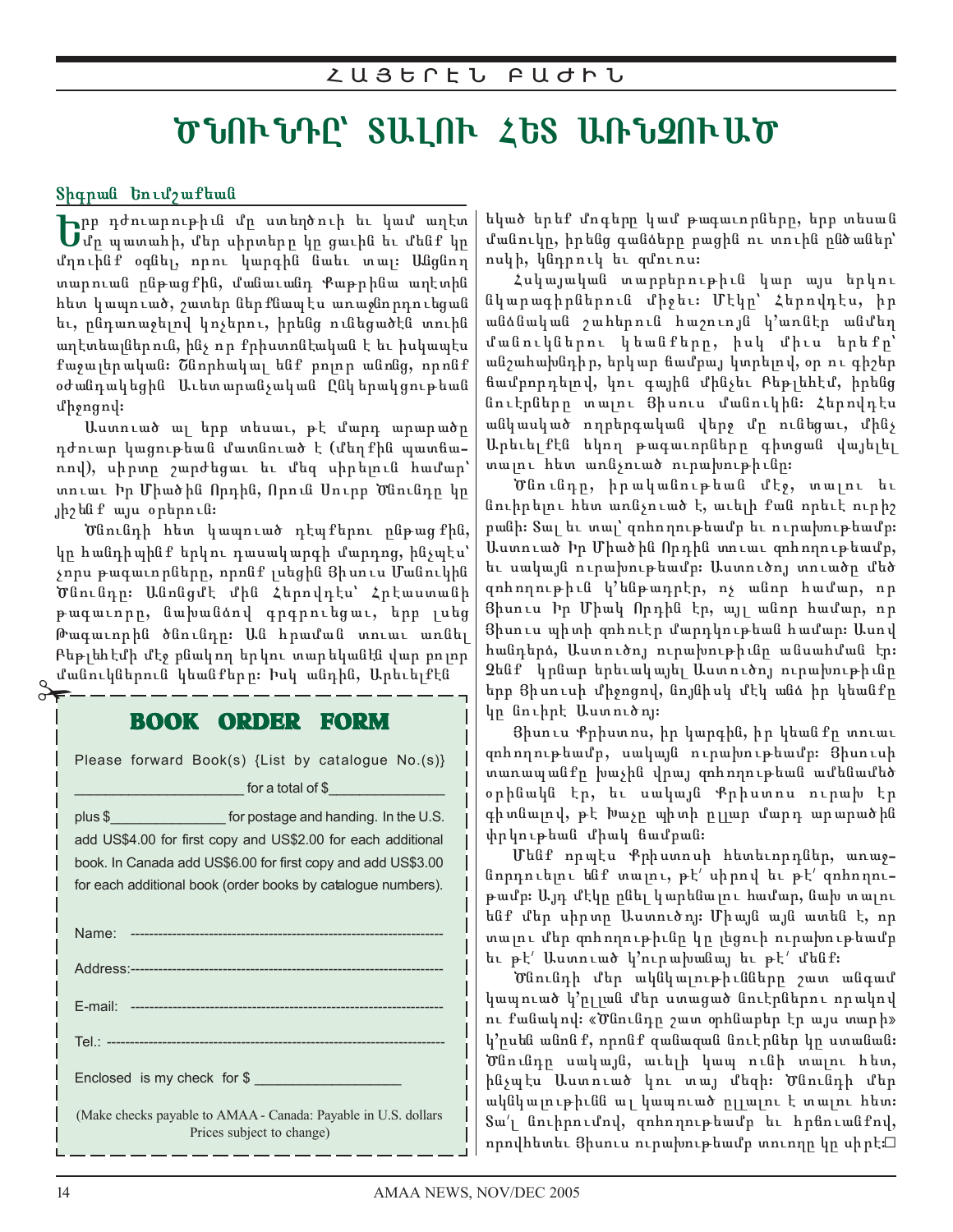## **O B I T U A R I E S**

### **Haroutioun Havounjian**

Haroutioun Iskenderi Havounjian was born in Akbez. Cilicia in 1905. As a child, he witnessed the atrocities during the Armenian genocide. His two sisters and a brother died during the deporta-



tions, which was followed by the death of his natural mother. From his stepmother, he gained four other siblings. During the deportations, Haroutioun fled to Aleppo, Syria, where he first worked as a train controller and later worked as the janitor of the Armenian Evangelical Bethel Church and School for 20 years. In the meantime, he had met and married his love, Loucine Tashjian, in 1938. The rest of their lives together were spent in Beirut, Lebanon. Haroutioun and Loucine had one son and four daughters, Hovhannes, Seta, Sona, Suzanne, and Lena. His beloved wife Loucine passed away in 1980, after a long illness. Although Haroutioun had faced hard times in his life, he always had a positive outlook in life because of his trust in the Lord.

In 1986, Haroutioun immigrated to the United States to join the rest of his family. He was a kind father and impacted the lives of his five children. He was a role model to his seventeen grandchildren and fortunately witnessed some of their weddings from 1998- 2003. He even had the opportunity to greet his eight great-grandchildren. He was a man of few words, but when he spoke he was always thoughtful and considerate. He was very humorous too, always quick to answer with a witty remark. Most importantly, he loved spending time with his family.

The advice that Haroutioun has passed on to all of his family members is to walk in the ways of the Lord and to always be thankful. Haroutioun's 100th birthday was celebrated with family and friends. The following day, on November 26, 2004, his children and grandchildren surrounded him as he left in peace to be with the Lord.

### **Ann Piran Mamigonian**

Ann, the daughter of Gladys (Zuvart) Haig and Nazaret Piranian, passed away on October 12, 2005. She was born in Providence, RI in 1929, where she received her early training in music. She taught piano for 48 years and was respected and loved by her students. Her love for the Lord shined through her life.

Ann studied at the Detroit Conservatory of Music, CSU Fresno, and was a graduate of Sherwood Music School. She used her musical talents in various places worldwide including, Boston, Cleveland, Detroit, Hartford, California, New York, Rhode Island, Armenia and Yugoslavia. She served as President of California Federation of Music Clubs and was very active in The Music Teachers Association.

She married Varton Mamigonian in 1963. They renewed their vows on their 30th wedding anniversary in Honolulu, Hawaii. Varton preceded her in 1997. She is survived by her cousins, Rita Stasi of Fairfield, CA, Zabel Cicchino of Lancaster OH, Harach Kazarian of Providence, RI, also many other cousins, and her brother-in-law, Gregg Mamikunian of Beverly Hills, CA, two sister-in-laws and their families.

Funeral services were held on Saturday, October 15, 2005 followed by interment at Masis Cemetery of Fresno. Donations, in lieu of flowers were sent to AMAA.

### **Meline Paravazian**

Meline Paravazian was born on January 4, 1915 in Rodosto (Tekirdagh) Turkey. She was the youngest of four girls, two of whom died at childbirth and the third as a teenager. Meline attended the American University of Istanbul.

Her father Sarkis Manoukian left the young family to complete his divinity degree at Queens University in Kingston, Canada. Returning home, he became the minister of the Armenian Evangelical Church in Istanbul. With the help of his wife, the young minister established a Sunday School, which Meline attended and where she made life-long friendships.

American teachers and missionaries had left a very favorable impression on young Meline and ever since, she wanted to come to America. Not yet to be – that was to come some 25-30 years later.

Toward the end of the Genocide, the young Manoukian family moved to Bulgaria. Meline met Kevork Paravazian some time later and they were married. They had one son, Zaven. Both Meline and Kevork were active in the Armenian Evangelical Church of Sofia. Meline was the church organist from 1934 to 1960.

Though they were established in Bulgaria, Meline had not given up on her dream of coming to the United States – not easy at that time under communist Bulgaria.

In 1959, miraculously, permission to emigrate was granted, not to USA but to

France. Meline (still maintaining Turkish citizenship) went to Paris to get the USA visas. One year later her husband and son arrived in Paris and three years later they arrived in New York. Upon arrival to USA in January 1963, both Kevork and Meline became active in the Armenian Evangelical Church of New York for many years.

In early 1980, after Kevork's retirement, they went to California for a long vacation and stayed there for almost 10 years – still maintaining a home in New York.

Kevork passed away in 2001. Meline was in and out of hospitals and nursing homes for the past 5 years. The past four months was a rapid decline in her health. She passed away on Wednesday, December 14, 2005. Now that she is with the Lord, she rests in peace.

**The AMAA Board of Directors and staff wish to extend their heartfelt condolences to the families of the following deceased friends whose names were submited to us for publication in the AMAA News**

- *\* Aivasian, Julie CA*
- *\* Ananian, Stella Montebello, CA*
- *\* Arzoian, Harry Glendale, CA*
- *\* Ashrafian, Eva CA*
- *\* Badalian, Helen Anaheim, CA Buchakjian, Dikran*
	- *Englewood, NJ*
- *\* Derderian, Nomie Fresno, CA*
- *\* Hagopian, Edward Vazken Ann Arbor, MI*
- *\* Kachadorian, Astrid Malden, MA Kazarosian, Louise Medford, MA*
- *\* Manoushagian, Hovsep Pasadena, CA*
- *\* Mason, George Beverly Hills, CA*
- *\* Nalbandian, Hagop Glendale, CA*
- *\* Pajian, Sonja IL*
- *\* Peloian, Victoria Cutler, CA*
- *\* Vosgeritchian, Anahid Amman, Jordan*

*\* Memorials designated for AMAA*